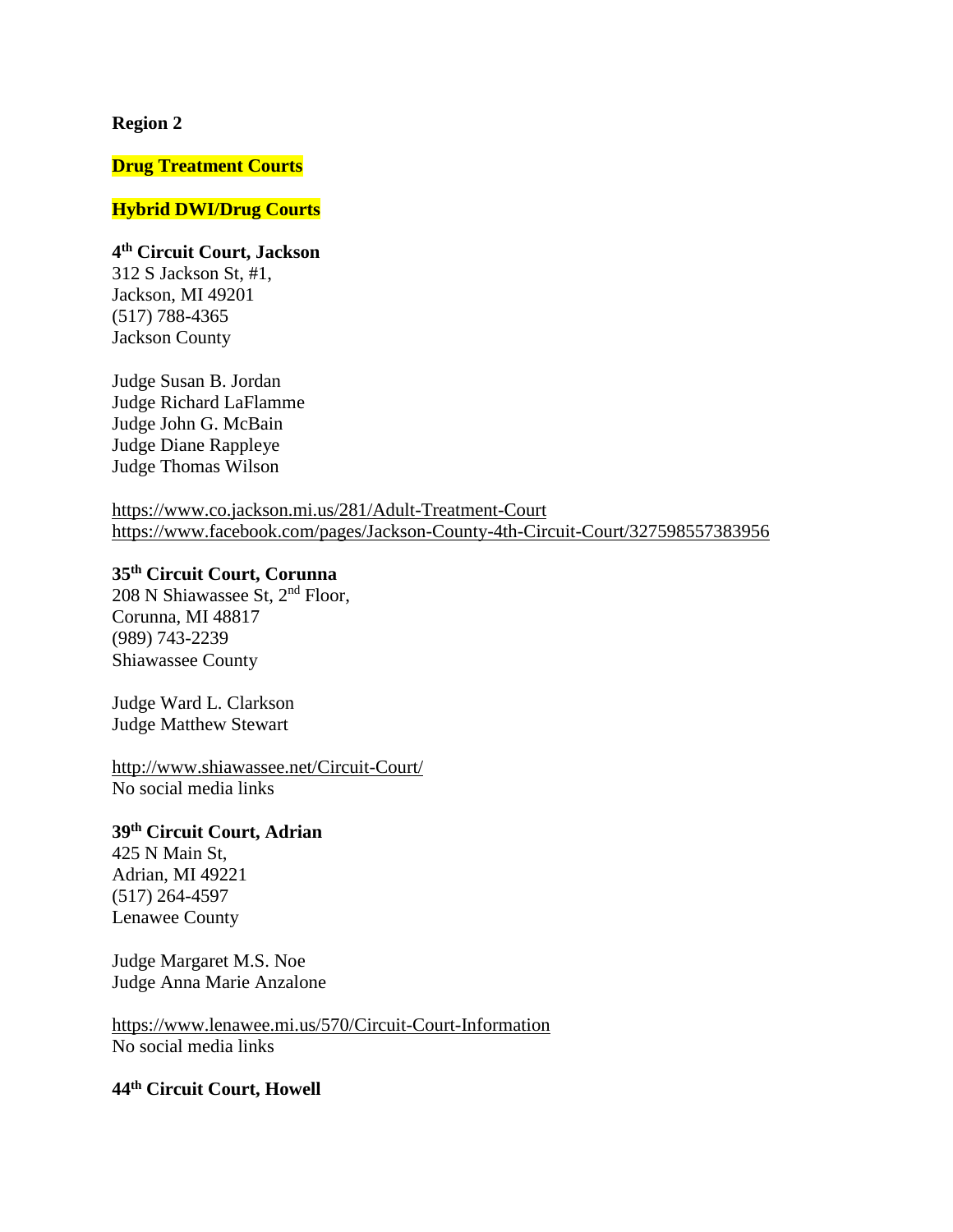204 S Highlander Way, Suite 5, Howell, MI 48843 (517) 540-7789 Livingston County

Judge Miriam A. Cavanaugh Judge David J. Reader Judge Michael P. Hatty

<https://www.livgov.com/courts/circuit/Pages/default.aspx> <https://www.facebook.com/pages/Livingston-County-44th-Circuit-Court/182681758585664>

**56th Circuit Court, Charlotte**

1045 Independence Blvd., Charlotte, MI 48813 (517) 543-2999 Eaton County

Judge Janice K. Cunningham Judge John D. Maurer

<https://www.eatoncounty.org/courts/circuit-court> No social media links

#### **2B District Court, Hillsdale**

49 N Howell St, Hillsdale, MI 49242 (517) 437-7329 Hillsdale County

Judge Sara S. Lisznyai

<http://www.co.hillsdale.mi.us/index.php/district2b> No social media links

#### **14B District Court, Ypsilanti**

7200 S Huron River Dr., Ypsilanti, MI 48197 (734) 483-1333 Washtenaw County

Judge Charles Pope

<https://ytown.org/14b-court> <https://www.facebook.com/pages/Washtenaw-County-14b-District-Court/123106054414149>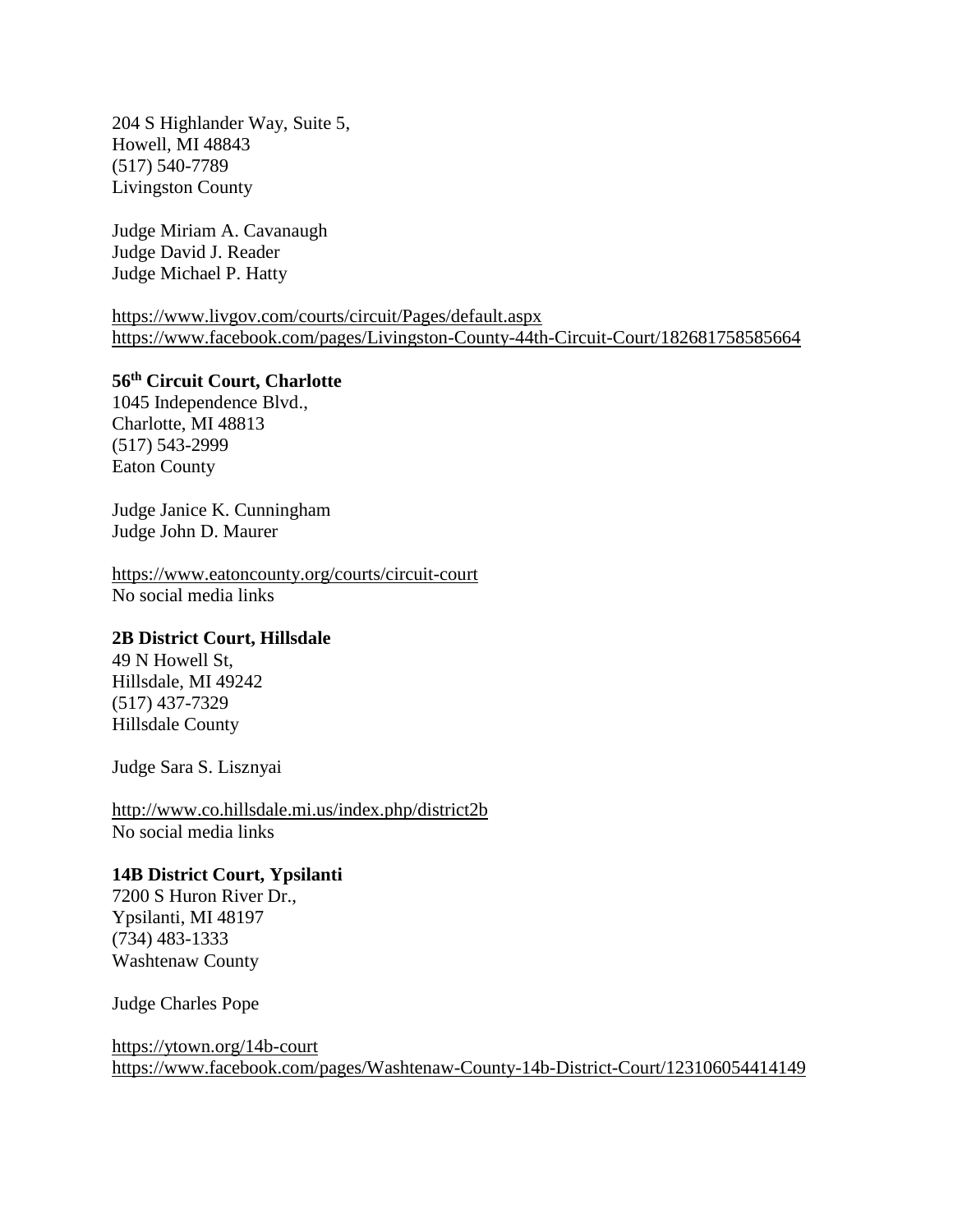#### **15th District Court, Ann Arbor**

301 E Huron St Ann Arbor, MI 48107 (734) 794-6764 Washtenaw County

Judge Joseph F. Burke Judge Elizabeth P. Hines Judge Karen Quinlan Valvo

<https://www.a2gov.org/departments/15D/Pages/default.aspx> <https://www.a2gov.org/departments/15D/Pages/Specialty-Courts-.aspx> <https://www.facebook.com/TheCityOfAnnArbor> <https://twitter.com/a2gov>

## **54B District Court, East Lansing**

101 Linden St., East Lansing, MI 48823 (517) 351-7000 Ingham County

Judge Andrea Andrews Larkin Judge Richard D. Ball

<https://cityofeastlansing.com/676/54B-District-Court> <https://cityofeastlansing.com/1782/Drug-Court> <https://www.facebook.com/pages/East-Lansing-54B-District-Court/180588351978271> <https://twitter.com/district54b>

# **55th District Court, Mason**

700 Buhl St., PO Box 217 Mason, MI 48854 Ingham County

Judge Thomas P. Boyd Judge Donald L. Allen

<http://dc.ingham.org/> <http://dc.ingham.org/ProblemSolvingCourts.aspx> <https://www.facebook.com/55thDistrictCourt/>

#### **56A District Court, Charlotte**

1045 Independence Blvd., Charlotte, MI 48813 (517) 543-7500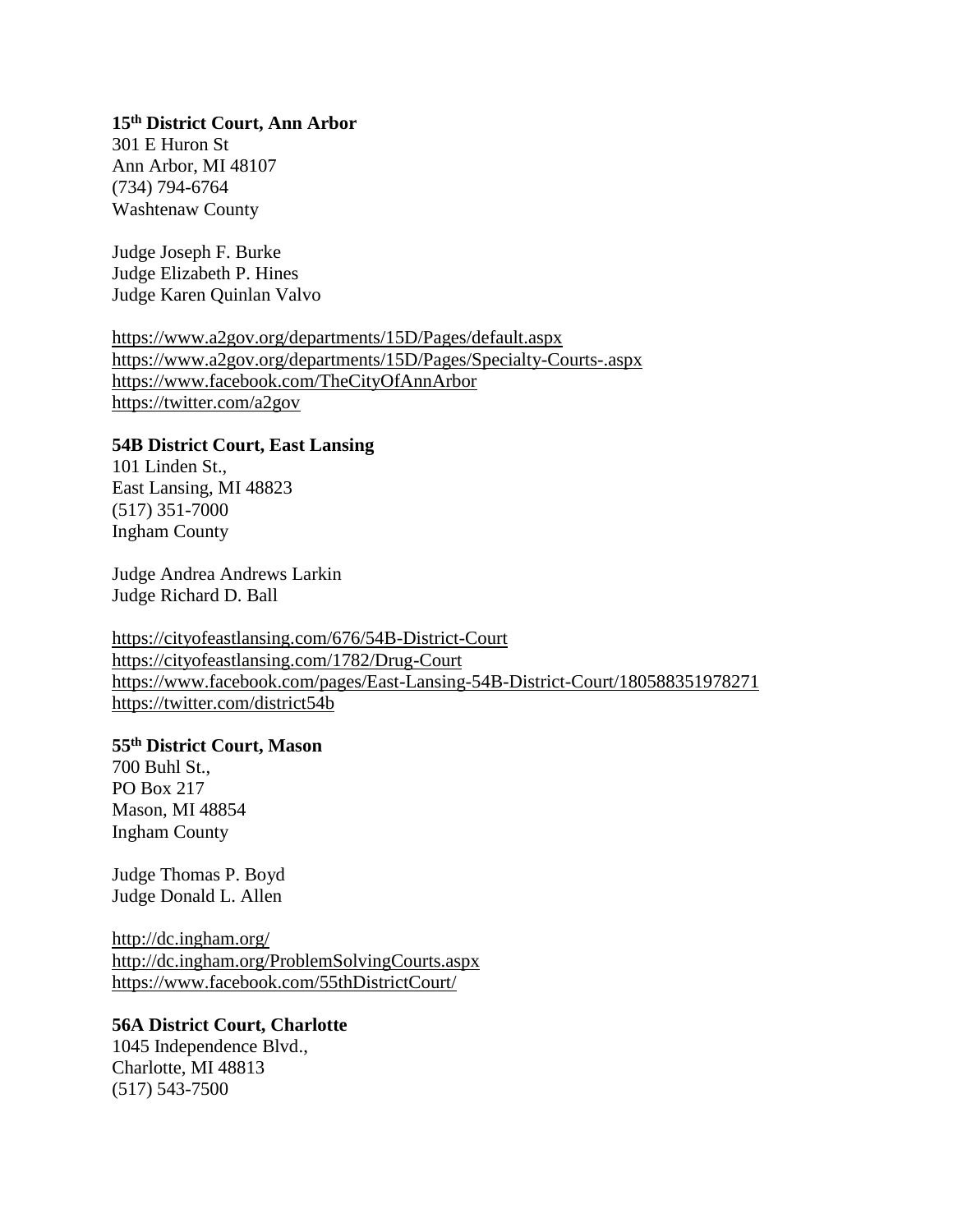Eaton County

Judge Julie H. Reincke Judge Julie A. O'Neill

<http://www.eatoncounty.org/index.php/courts/district-court> No social media links

# **DWI Courts**

# **56th Circuit Court, Charlotte**

1045 Independence Blvd., Charlotte, MI 48813 (517) 543-2999 Eaton County

Judge Janice K. Cunningham Judge John D. Maurer

<https://www.eatoncounty.org/courts/circuit-court> No social media links

#### **2A District Court, Hillsdale**

49 N Howell St, Hillsdale, MI 49242 (517) 437-7329 Lenawee County

Judge Sara S. Lisznyai

<http://www.co.hillsdale.mi.us/index.php> No social media links

# **54A District Court, Lansing**

124 W Michigan Ave #54A, Lansing, MI 48933 (517) 483-4418 Ingham County

Judge Frank J. DeLuca Judge Louise Alderson Judge Hugh B. Clarke, Jr. Judge Stacia Buchanan

<https://www.lansingmi.gov/222/Sobriety-Court> <https://www.lansingmi.gov/Facebook>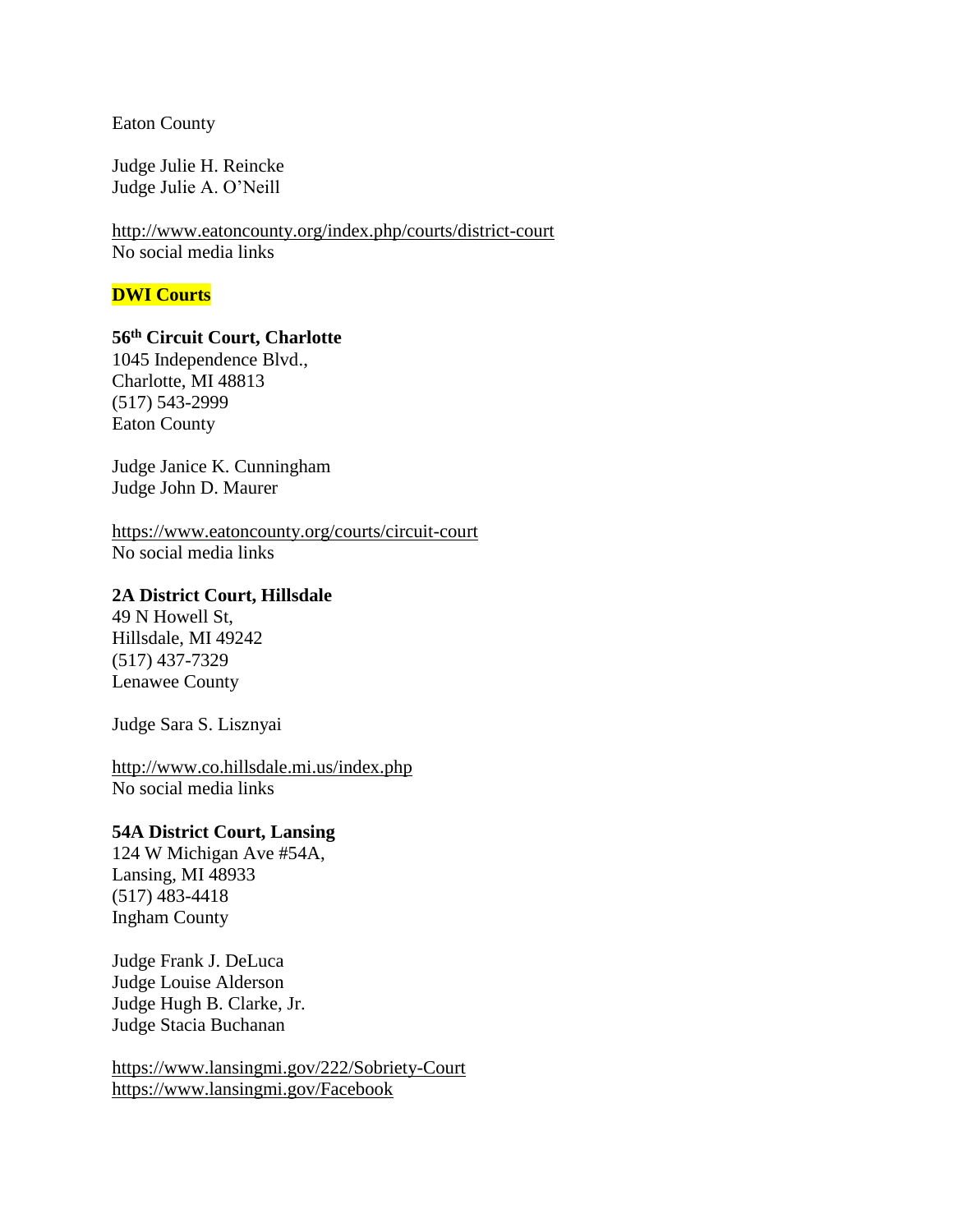<https://www.lansingmi.gov/twitter>

**65B District Court, Ithaca** 245 E Newark St, Ithaca, MI 48847 (989) 875-5240 Gratiot County/Clinton County

Judge Steward D. McDonald

<http://www.gratiotmi.com/Law-Justice/65th-District-Court/Criminal-Division> <http://www.gratiotmi.com/Law-Justice/65th-District-Court/Mental-Health-Court> <https://www.facebook.com/pages/65B-District-Court/273546592705740>

# **67th District Court, Flint**

630 Saginaw St, Flint, MI 48502 (810) 257-3170 Genesee County

Judge Vikki Bayeh Haley

[http://www.gc4me.com/departments/district\\_court/index/index.php](http://www.gc4me.com/departments/district_court/index/index.php) [http://www.gc4me.com/departments/district\\_court/sobriety\\_court.php](http://www.gc4me.com/departments/district_court/sobriety_court.php) <https://www.facebook.com/67thDistrictCourt/> [http://www.gc4me.com/departments/district\\_court/sobriety\\_court.php#.W2itvv1AjlQ.twitter](http://www.gc4me.com/departments/district_court/sobriety_court.php#.W2itvv1AjlQ.twitter)

## **Adult Drug Treatment Courts**

**7 th Circuit Court, Flint**

630 S. Saginaw St., Flint, MI 48502 (810) 424-4355 Genesee County

Judge Duncan M. Beagle Judge F. Kay Behm Judge Celeste D. Bell Judge Joseph J. Farah Judge Judith A. Fullerton Judge John A. Gadola Judge Geoffrey L. Neithercut Judge David J. Newblatt Judge Michael J. Theile Judge Richard B. Yuille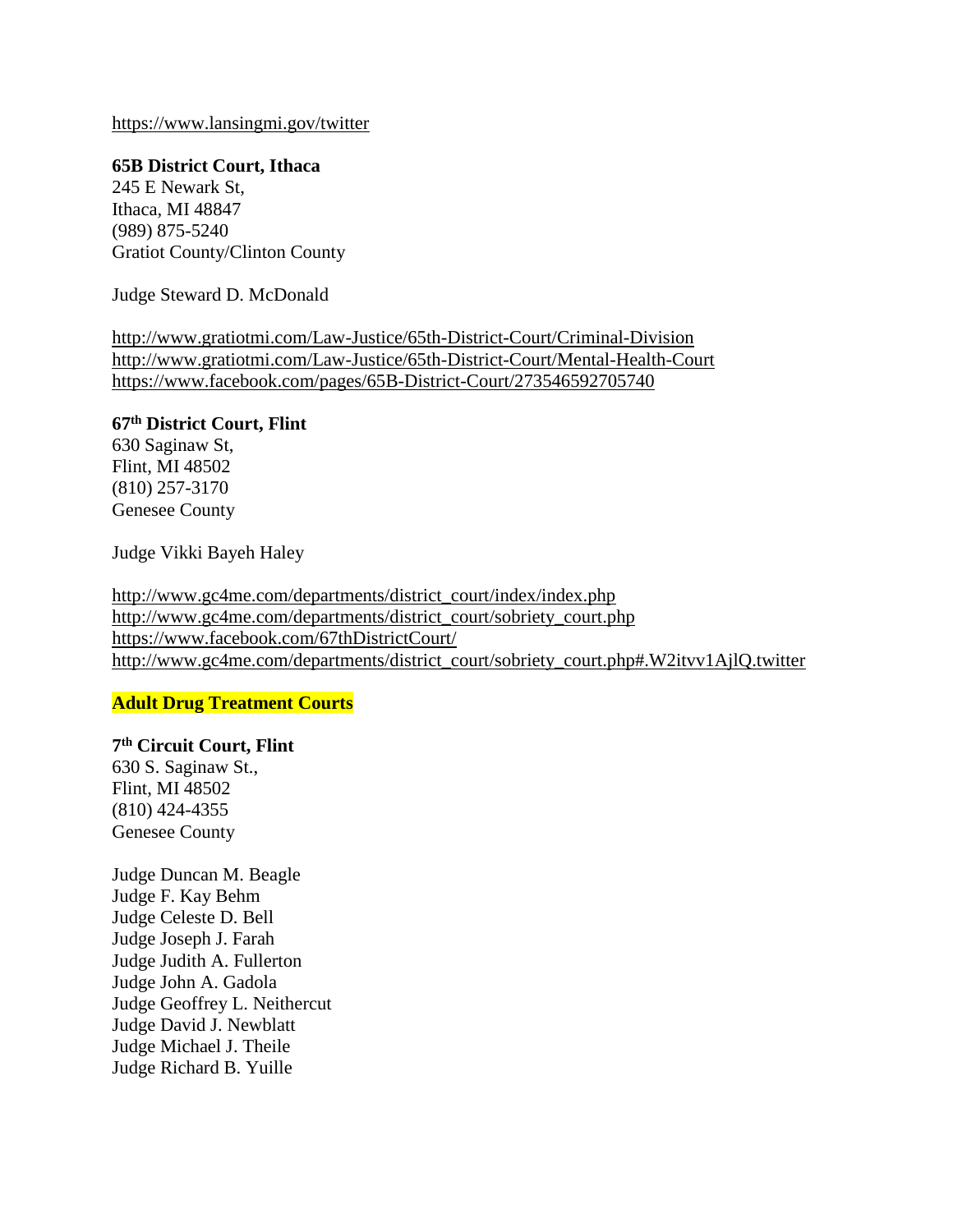<https://7thcircuitcourt.com/> <https://7thcircuitcourt.com/specialty-courts/> <https://www.facebook.com/7th-Circuit-Court-Flint-195532790496032/?rf=207231645984733> <https://twitter.com/7thcourt>

**Juvenile Drug Treatment Courts**

#### **7 th Circuit Court, Flint**

630 S. Saginaw St., Flint, MI 48502 (810) 424-4355 Genesee County

Judge Duncan M. Beagle Judge F. Kay Behm Judge Celeste D. Bell Judge Joseph J. Farah Judge Judith A. Fullerton Judge John A. Gadola Judge Geoffrey L. Neithercut Judge David J. Newblatt Judge Michael J. Theile Judge Richard B. Yuille

<https://7thcircuitcourt.com/> <https://7thcircuitcourt.com/specialty-courts/> <https://www.facebook.com/7th-Circuit-Court-Flint-195532790496032/?rf=207231645984733> <https://twitter.com/7thcourt>

# **22nd Circuit Court, Ann Arbor**

101 E Huron St, Ann Arbor, MI 48104 (734) 222-6900 Washtenaw County

Judge Archie C. Brown Judge Patrick J. Conlin Judge Timothy P. Connors Judge Carol Kuhnke Judge Darlene O'Brien Judge Julia B. Owdziej Judge David S. Swartz

<https://www.washtenaw.org/991/Trial-Court> <https://www.washtenaw.org/1061/Juvenile-Court> No social media links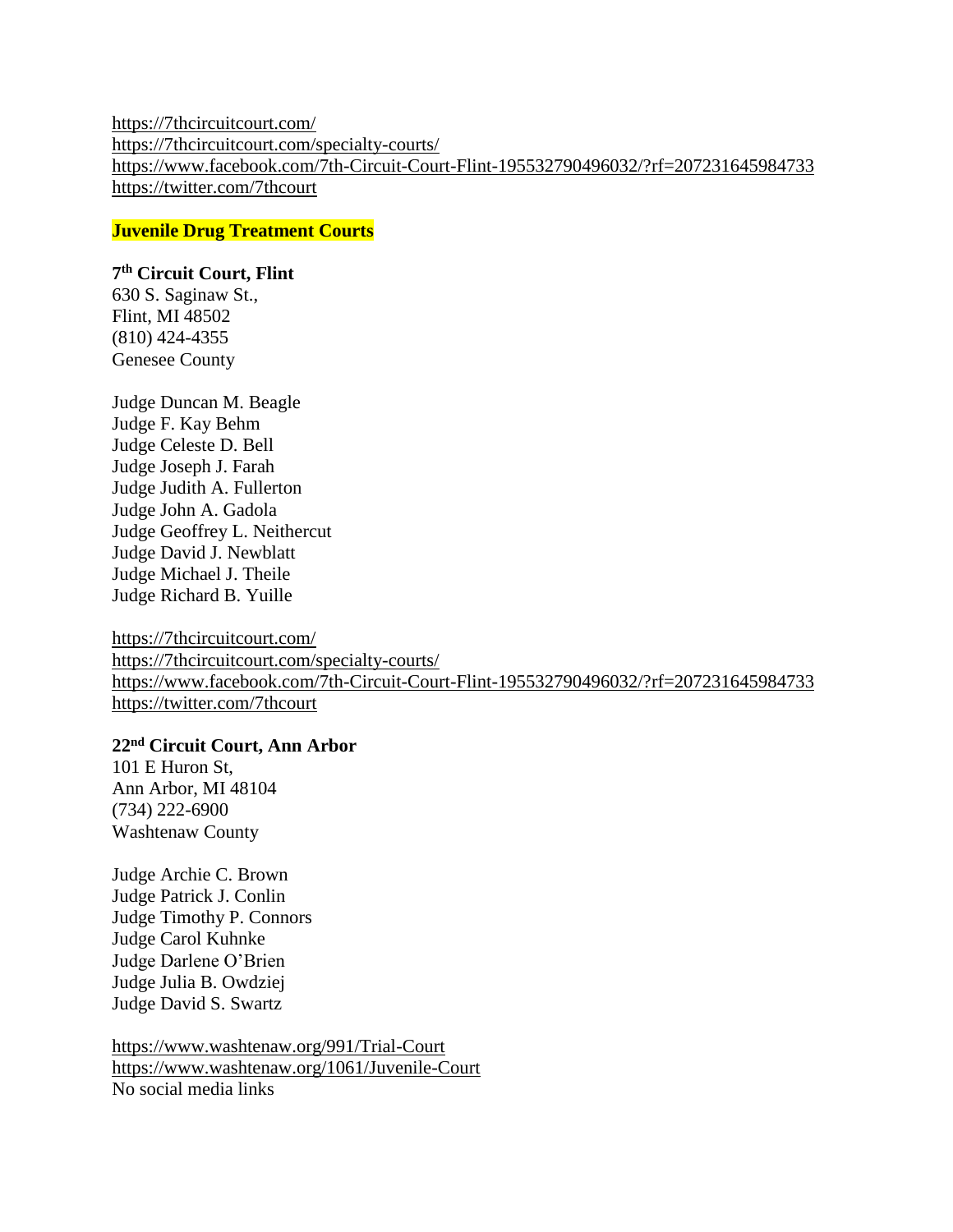## **44th Circuit Court, Howell**

204 S Highlander Way, Suite 5, Howell, MI 48843 (517) 540-7789 Livingston County

Judge Miriam A. Cavanaugh Judge David J. Reader Judge Michael P. Hatty

<https://www.livgov.com/courts/circuit/Pages/default.aspx> [https://www.livgov.com/courts/Pages/specialty\\_Courts.aspx](https://www.livgov.com/courts/Pages/specialty_Courts.aspx) <https://www.facebook.com/pages/Livingston-County-44th-Circuit-Court/182681758585664>

#### **Family Treatment Courts**

#### **1 st Circuit Court, Hillsdale**

29 N Howell St, #1, Hillsdale, MI 49242 (517) 437-4643 Hillsdale County

Judge Michael R. Smith

<http://www.co.hillsdale.mi.us/index.php/circuit> <http://www.co.hillsdale.mi.us/index.php/circuit/menu-cc-jurisdiction> No social media links

## **7 th Circuit Court, Flint**

630 S. Saginaw St., Flint, MI 48502 (810) 424-4355 Genesee County

Judge Duncan M. Beagle Judge F. Kay Behm Judge Celeste D. Bell Judge Joseph J. Farah Judge Judith A. Fullerton Judge John A. Gadola Judge Geoffrey L. Neithercut Judge David J. Newblatt Judge Michael J. Theile Judge Richard B. Yuille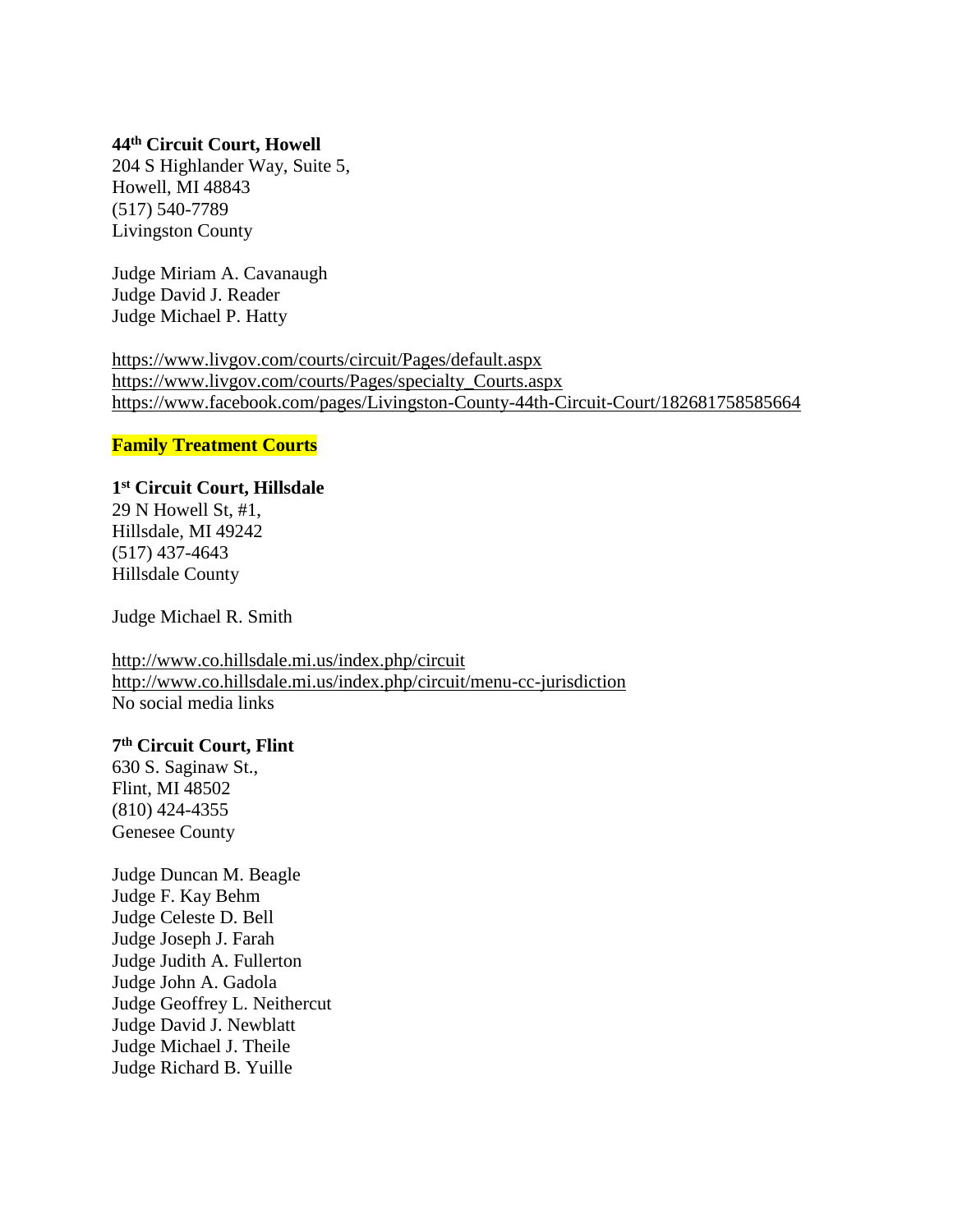<https://7thcircuitcourt.com/> <https://7thcircuitcourt.com/specialty-courts/> <https://www.facebook.com/7th-Circuit-Court-Flint-195532790496032/?rf=207231645984733> <https://twitter.com/7thcourt>

## **30th Circuit Court, Lansing**

313 W. Kalamazoo St., Lansing, MI 48933 (517) 483-6500 Ingham County

Judge Laura Baird Judge R. George Economy Judge Richard J. Garcia Judge Janelle A. Lawless

<http://cc.ingham.org/> [http://cc.ingham.org/FamilyDivision/ProgramsandServices/FamilyDependencyTreatmentCourt.a](http://cc.ingham.org/FamilyDivision/ProgramsandServices/FamilyDependencyTreatmentCourt.aspx) [spx](http://cc.ingham.org/FamilyDivision/ProgramsandServices/FamilyDependencyTreatmentCourt.aspx) <https://www.facebook.com/pages/30th-Circuit-Court/123775961028506>

# **44th Circuit Court, Howell**

204 S Highlander Way, Suite 5, Howell, MI 48843 (517) 540-7789 Livingston County

Judge Miriam A. Cavanaugh Judge David J. Reader Judge Michael P. Hatty

<https://www.livgov.com/courts/circuit/Pages/default.aspx> [https://www.livgov.com/courts/Pages/specialty\\_Courts.aspx](https://www.livgov.com/courts/Pages/specialty_Courts.aspx) <https://www.facebook.com/pages/Livingston-County-44th-Circuit-Court/182681758585664>

## **Mental Health Courts**

## **Adult Mental Health Courts**

# **7 th Circuit Court, Flint**

630 S. Saginaw St., Flint, MI 48502 (810) 424-4355 Genesee County

Judge Duncan M. Beagle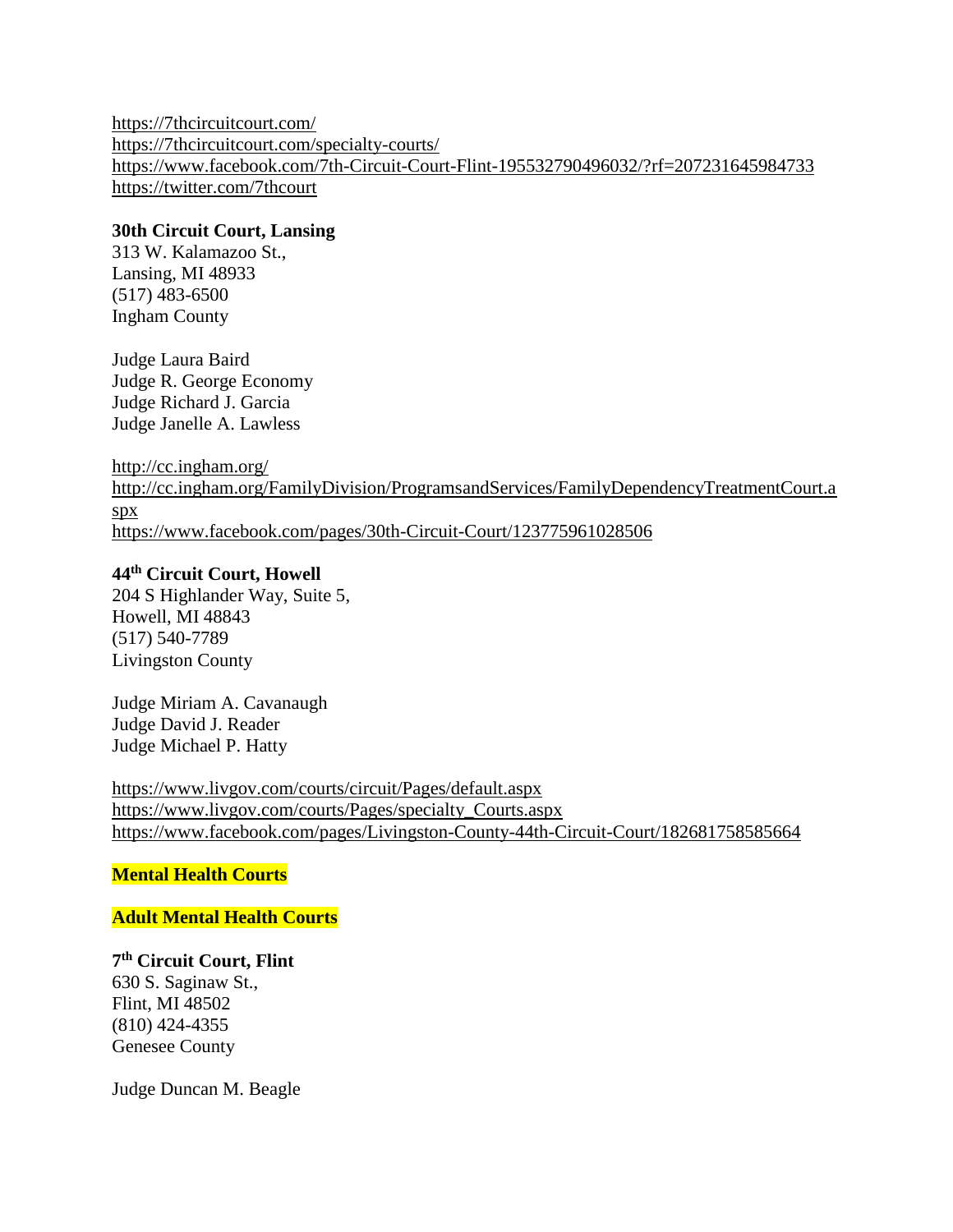Judge F. Kay Behm Judge Celeste D. Bell Judge Joseph J. Farah Judge Judith A. Fullerton Judge John A. Gadola Judge Geoffrey L. Neithercut Judge David J. Newblatt Judge Michael J. Theile Judge Richard B. Yuille

<https://7thcircuitcourt.com/> <https://7thcircuitcourt.com/specialty-courts/> <https://www.facebook.com/7th-Circuit-Court-Flint-195532790496032/?rf=207231645984733> <https://twitter.com/7thcourt>

#### **30th Circuit Court, Lansing**

313 W. Kalamazoo St., Lansing, MI 48933 (517) 483-6500 Ingham County

Judge William E. Collette Judge Rosemarie E. Aquilina Judge James S. Jamo Judge Clinton Canady III Judge Joyce Draganchuk

<http://cc.ingham.org/> <http://cc.ingham.org/GeneralTrialDivision/MentalHealthCourt.aspx> <https://www.facebook.com/pages/30th-Circuit-Court/123775961028506>

#### **1 st District Court, Monroe**

106 East First St., Monroe, MI 48161 (734) 240-7075 Monroe County

Judge Jack Vitale

[https://www.co.monroe.mi.us/courts\\_of\\_monroe/1st\\_district\\_court/index.php](https://www.co.monroe.mi.us/courts_of_monroe/1st_district_court/index.php) [https://www.co.monroe.mi.us/courts\\_of\\_monroe/1st\\_district\\_court/monroe\\_county\\_mental\\_healt](https://www.co.monroe.mi.us/courts_of_monroe/1st_district_court/monroe_county_mental_health_recovery_court_(mcmhrc)/index.php) [h\\_recovery\\_court\\_\(mcmhrc\)/index.php](https://www.co.monroe.mi.us/courts_of_monroe/1st_district_court/monroe_county_mental_health_recovery_court_(mcmhrc)/index.php) No social media links

#### **2A District Court, Adrian**

425 N Main St,  $1<sup>st</sup>$  Floor,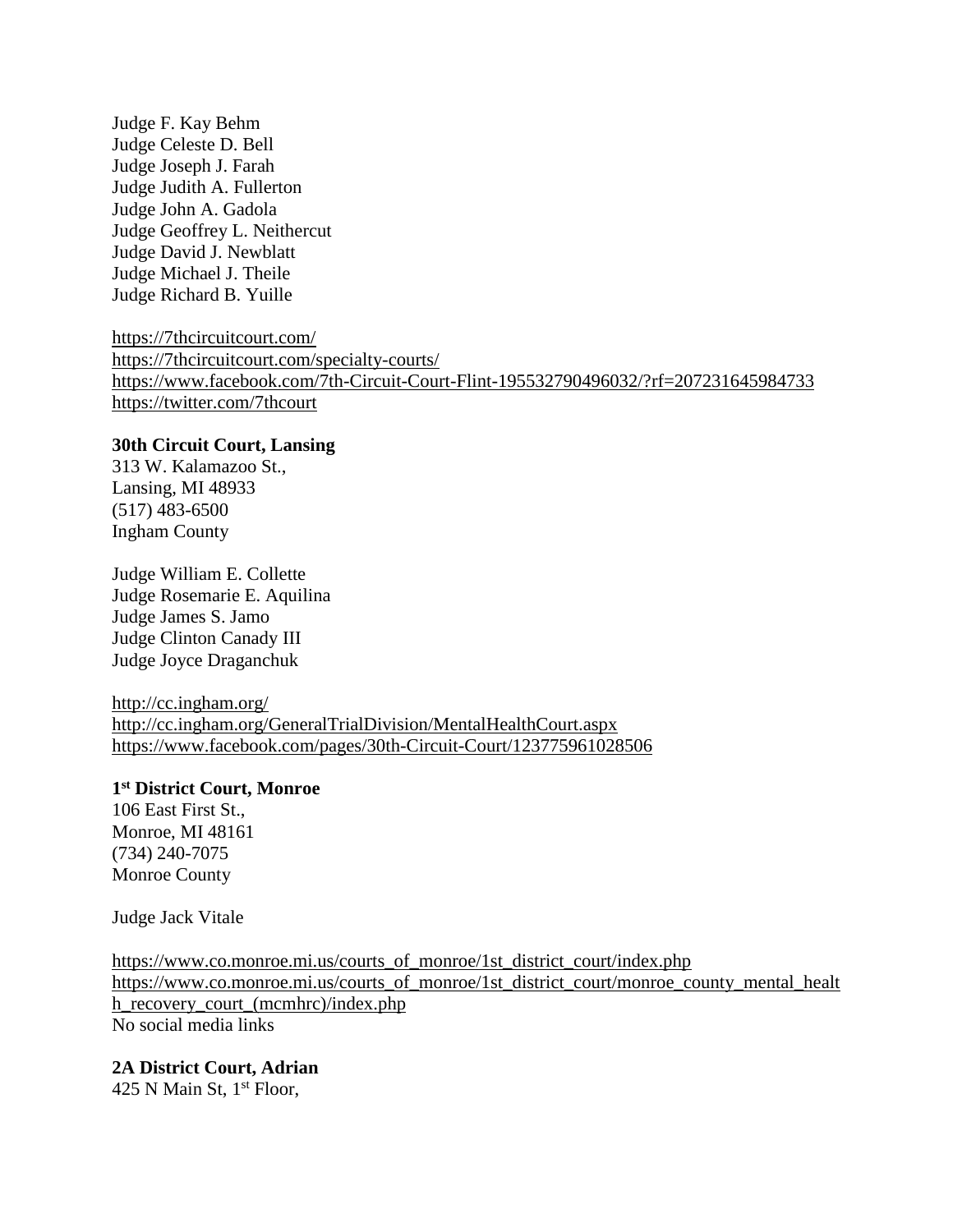Adrian, MI 49221 (517) 264-4673 Lenawee County

Judge Jonathan Poer

<https://www.lenawee.mi.us/573/Mental-Health-Court> No social media links

# **12th District Court, Jackson**

312 S Jackson St, #1, Jackson, MI 49201 (517) 788-4268 Jackson County

Judge Michael J. Klaeren Judge Daniel A. Goostrey Judge R. Darryl Mazur Judge Joseph S. Filip

<https://www.co.jackson.mi.us/697/Court-Divisions> No social media links

# **15th District Court, Ann Arbor**

301 E Huron St Ann Arbor MI 48107 (734) 794-6764 Washtenaw County

Judge Joseph F. Burke Judge Elizabeth P. Hines Judge Karen Quinlan Valvo

<https://www.a2gov.org/departments/15D/Pages/default.aspx> <https://www.a2gov.org/departments/15D/Pages/Specialty-Courts-.aspx> <https://www.facebook.com/TheCityOfAnnArbor> <https://twitter.com/a2gov>

#### **53rd District Court, Howell**

204 S Highlander Way, #1, Howell, MI 48843 (517) 548-1000 Livingston County

Judge Theresa Brennan Judge L. Suzanne Geddis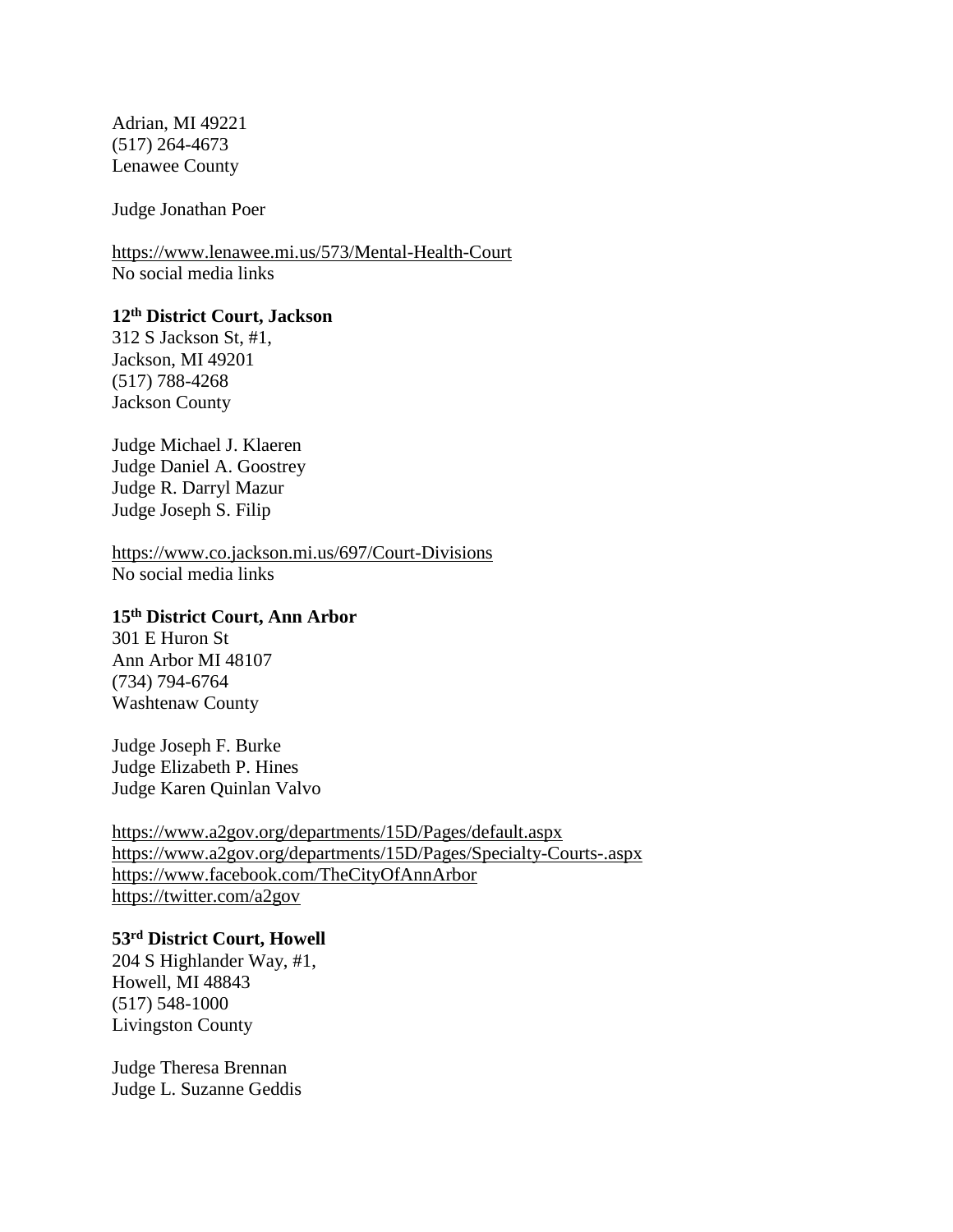#### Judge Carol Sue Reader

<https://www.livgov.com/courts/district> <https://www.facebook.com/pages/Livingston-County-District-Court-53rd/115625071830350>

# **55th District Court, Mason**

700 Buhl St., PO Box 217 Mason, MI 48854 Ingham County

Judge Thomas P. Boyd Judge Donald L. Allen

<http://dc.ingham.org/> <http://dc.ingham.org/ProblemSolvingCourts.aspx> <https://www.facebook.com/55thDistrictCourt/>

# **65B District Court, Ithaca**

245 E Newark St, Ithaca, MI 48847 (989) 875-5240 Gratiot County/Clinton County

Judge Steward D. McDonald

<http://www.gratiotmi.com/Law-Justice/65th-District-Court/Criminal-Division> <http://www.gratiotmi.com/Law-Justice/65th-District-Court/Mental-Health-Court> <https://www.facebook.com/pages/65B-District-Court/273546592705740>

## **Juvenile Mental Health Courts**

# **7 th Circuit Court, Flint**

630 S. Saginaw St., Flint, MI 48502 (810) 424-4355 Genesee County

Judge Duncan M. Beagle Judge F. Kay Behm Judge Celeste D. Bell Judge Joseph J. Farah Judge Judith A. Fullerton Judge John A. Gadola Judge Geoffrey L. Neithercut Judge David J. Newblatt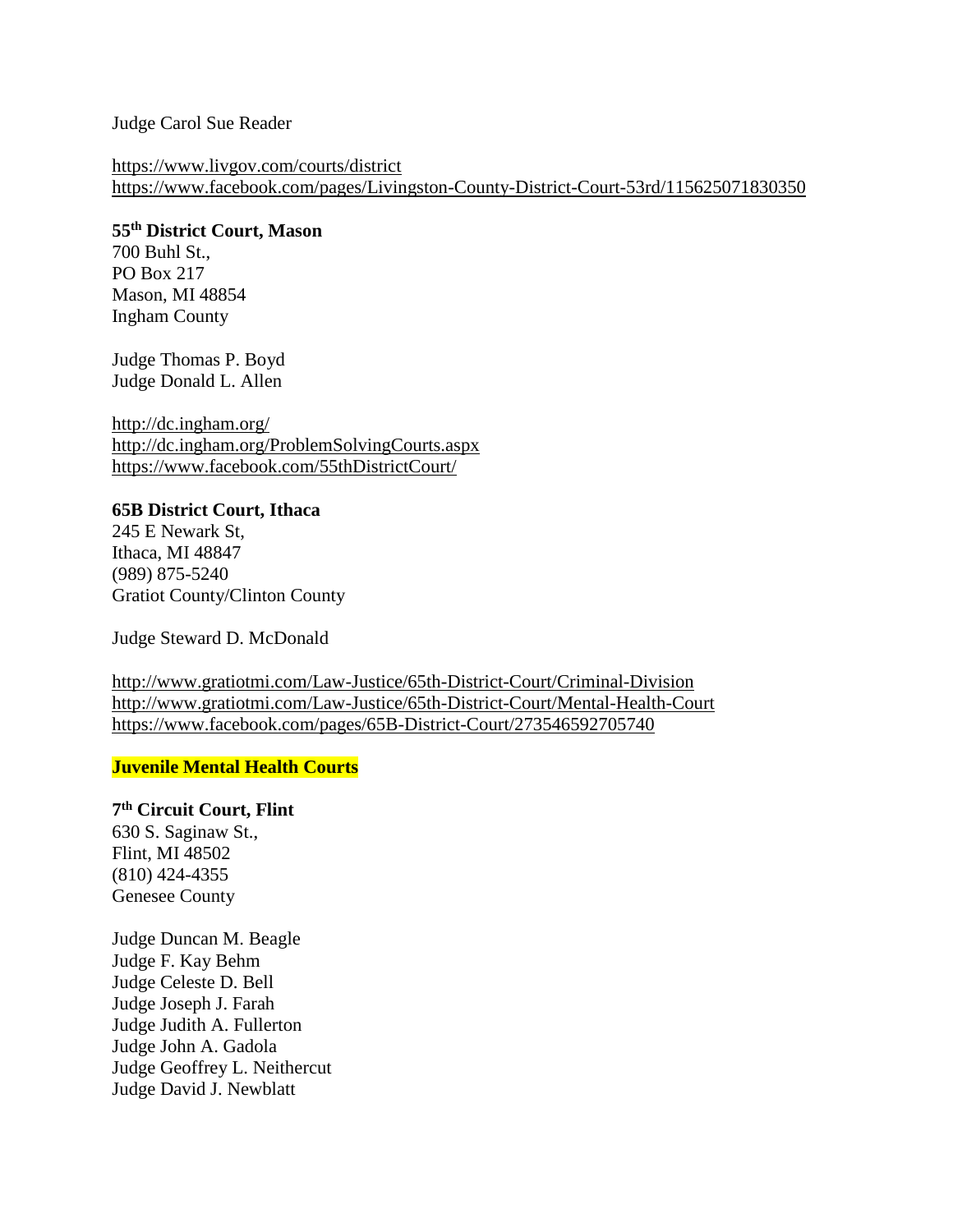Judge Michael J. Theile Judge Richard B. Yuille

<https://7thcircuitcourt.com/> <https://7thcircuitcourt.com/specialty-courts/> <https://www.facebook.com/7th-Circuit-Court-Flint-195532790496032/?rf=207231645984733> <https://twitter.com/7thcourt>

**Veterans Treatment Courts**

# **56th Circuit Court, Charlotte**

1045 Independence Blvd., Charlotte, MI 48813 (517) 543-2999 Eaton County

Judge Janice K. Cunningham Judge John D. Maurer

<https://www.eatoncounty.org/courts/circuit-court> No social media links

## **7 th Circuit Court, Flint**

630 S. Saginaw St., Flint, MI 48502 (810) 424-4355 Genesee County

Judge Duncan M. Beagle Judge F. Kay Behm Judge Celeste D. Bell Judge Joseph J. Farah Judge Judith A. Fullerton Judge John A. Gadola Judge Geoffrey L. Neithercut Judge David J. Newblatt Judge Michael J. Theile Judge Richard B. Yuille

<https://7thcircuitcourt.com/> <https://7thcircuitcourt.com/specialty-courts/> <https://www.facebook.com/7th-Circuit-Court-Flint-195532790496032/?rf=207231645984733> <https://twitter.com/7thcourt>

**54B District Court, East Lansing** 101 Linden St.,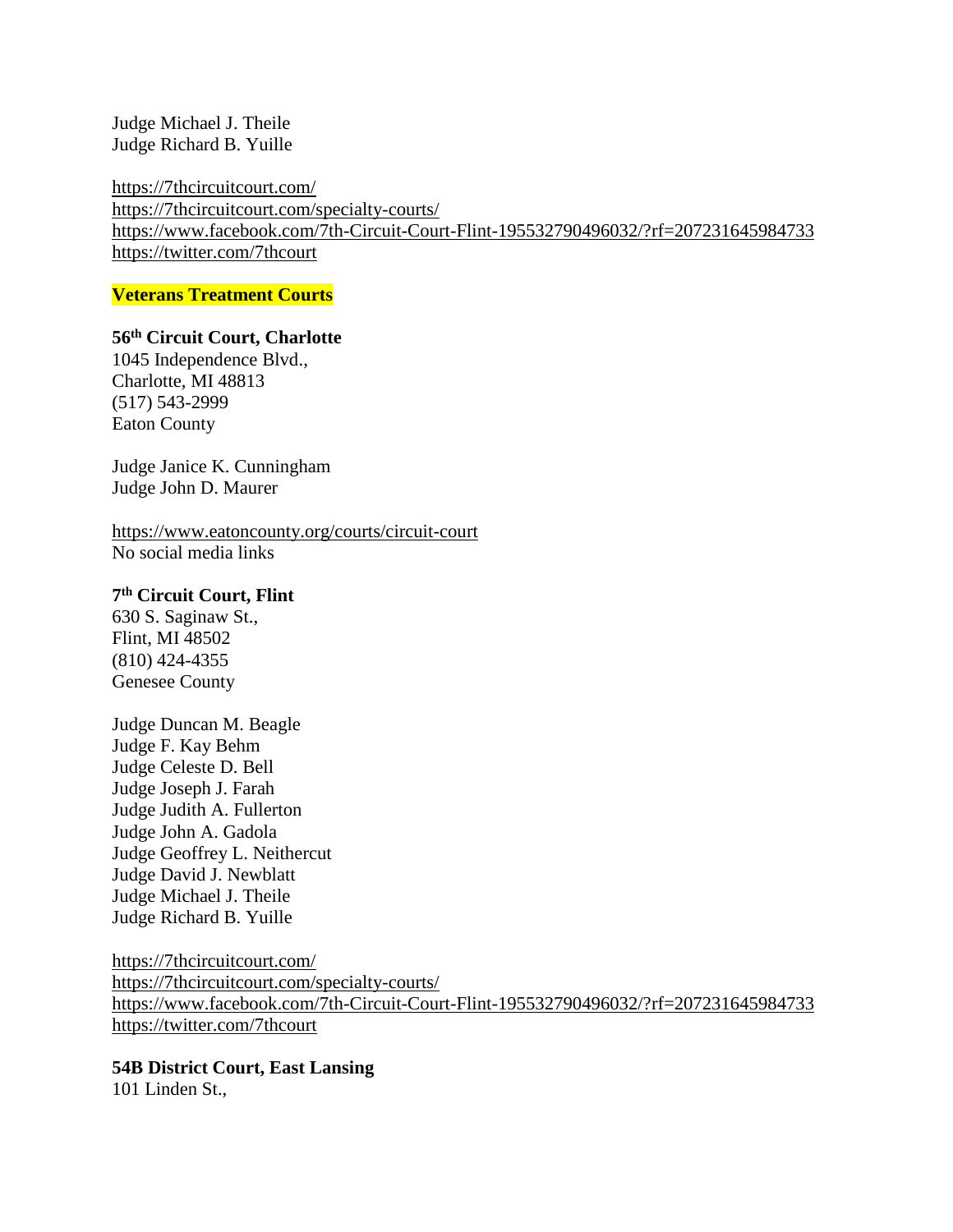East Lansing, MI 48823 (517) 351-7000 Ingham County

Judge Andrea Andrews Larkin Judge Richard D. Ball

<https://cityofeastlansing.com/676/54B-District-Court> <https://cityofeastlansing.com/1271/Veterans-Treatment-Court> <https://www.facebook.com/pages/East-Lansing-54B-District-Court/180588351978271> <https://twitter.com/district54b>

# **53rd District Court, Howell**

204 S Highlander Way, #1, Howell, MI 48843 (517) 548-1000 Livingston County

Judge Theresa Brennan Judge L. Suzanne Geddis Judge Carol Sue Reader

<https://www.livgov.com/courts/district> <https://www.facebook.com/pages/Livingston-County-District-Court-53rd/115625071830350>

#### **1 st District Court, Monroe**

106 East First St., Monroe, MI 48161 (734) 240-7075 Monroe County

Judge Terrence Bronson

[https://www.co.monroe.mi.us/courts\\_of\\_monroe/1st\\_district\\_court/index.php](https://www.co.monroe.mi.us/courts_of_monroe/1st_district_court/index.php) [https://www.co.monroe.mi.us/courts\\_of\\_monroe/1st\\_district\\_court/veterans\\_treatment\\_court.php](https://www.co.monroe.mi.us/courts_of_monroe/1st_district_court/veterans_treatment_court.php) No social media links

**15th District Court, Ann Arbor** 301 E Huron St Ann Arbor MI 48107 (734) 794-6764 Washtenaw County

Judge Joseph F. Burke Judge Elizabeth P. Hines Judge Karen Quinlan Valvo